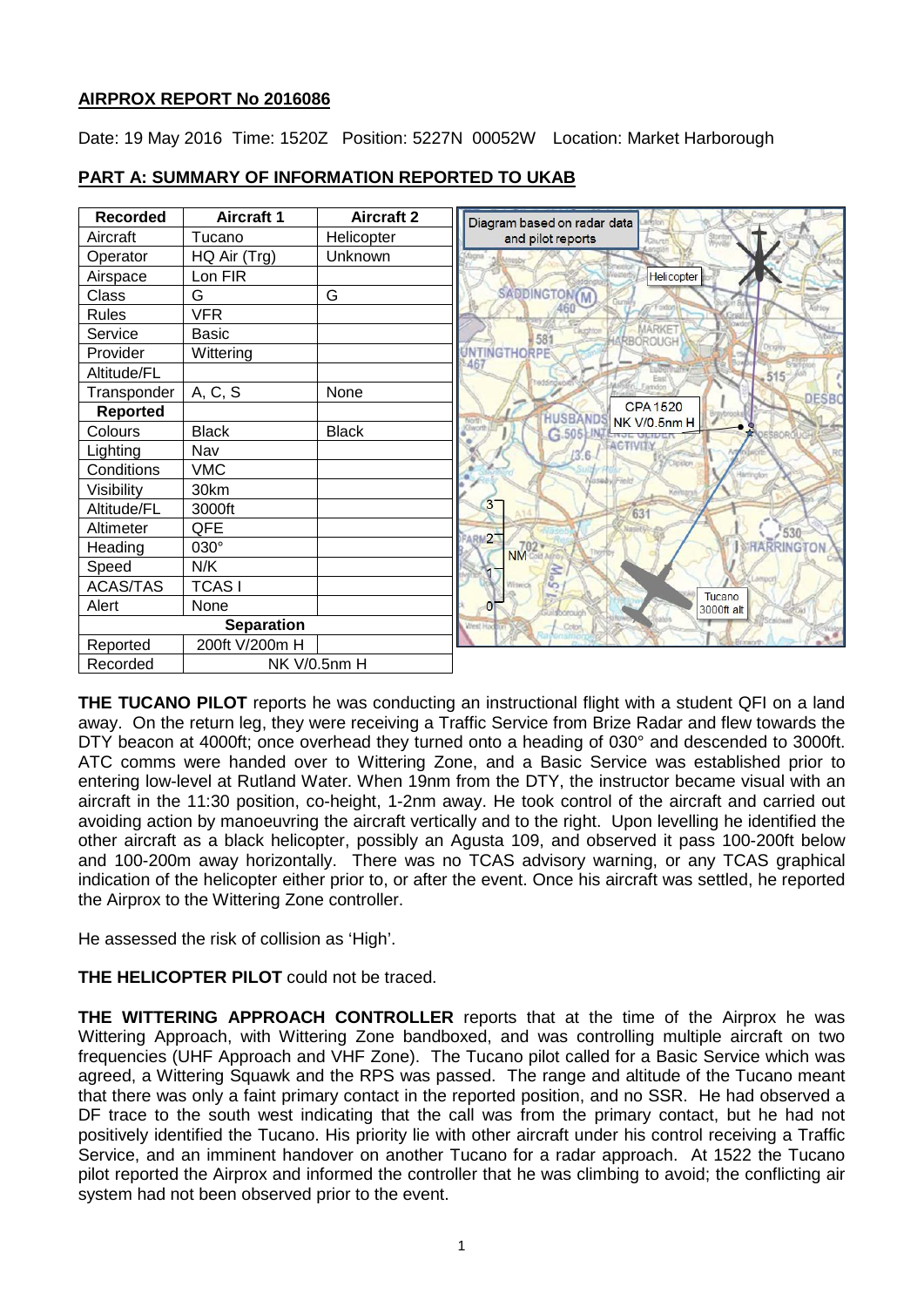**THE WITTERING SUPERVISOR CONTROLLER** reports that he was the Wittering Zone controller and ATCO I/C during the incident. At the time of the incident he was engaged on the ACR's sole console telephone line discussing a procedural matter with a unit Squadron Instructor. This point is relative because it meant that external units would have been unable to contact the Approach controller because there were no other direct lines established. He was aware that the Approach Controller was busy with traffic, although content that he had capacity to spare. The nominated Witt(PA) controller was also seen to be providing assistance by monitoring the frequency and lending support when able. Upon terminating the landline conversation, the Approach Controller advised him that an Airprox had been reported, the details of which were confirmed and recorded by the PA Controller. In his opinion the Approach Controller had dispensed his obligations and provisions of ATS in accordance with the Unit's priority list. The relative range, altitude and requested ATS of the reporting aircraft would have made identification and any provision of Traffic Information difficult, and the incident was coincident with another Tucano calling on the Approach frequency for recovery to Wittering.

#### **Factual Background**

The weather at Wittering was recorded as follows:

METAR EGXT 191450Z 20012KT 9999 SCT031 SCT200 17/11 Q1010 BLU=

Portions of the tape transcripts between Wittering Approach and the Tucano pilot are below:

| <b>From</b>    | To      | <b>Speech</b>                                                                                                                                    | <b>Time</b> |
|----------------|---------|--------------------------------------------------------------------------------------------------------------------------------------------------|-------------|
| Tucano         | WIT App | Wittering Approach [Tucano C/S]                                                                                                                  | 15:21:22    |
| WIT App        | Tucano  | [Tucano C/S] is that you calling?                                                                                                                | 15:21:26    |
| Tucano         | WIT App | Affirm [Tucano C/S] single Tucano, 14 miles North East<br>of Daventry at 3000ft, 1012, request Basic Service and<br>the Barnsley pressure        | 15:21:26    |
| <b>WIT App</b> | Tucano  | [Tucano C/S] Roger, basic service squawk 3750                                                                                                    | 15:21:40    |
| Tucano         | WIT App | 3750 Basic, [Tucano C/S]                                                                                                                         | 15:21:46    |
| WIT App        | Tucano  | [Tucano C/S] Barnsley 1002                                                                                                                       | 15:22:00    |
| Tucano         | WIT App | 1002 [Tucano C/S]                                                                                                                                | 15:22:05    |
| Tucano         | WIT App | Wittering Approach [Tucano C/S] is to report an Airprox,<br>currently under Daventry on 030 at 19 miles, a ???? 15<br>helicopter, not squawking. |             |
| <b>WIT App</b> | Tucano  | [Tucano C/S] Roger, say again position.                                                                                                          | 15:22:59    |
| Tucano         | WIT App | [Tucano C/S] Many thanks, he passed down my left<br>hand side, about 200 metres, no height, I climbed to<br>avoid.                               |             |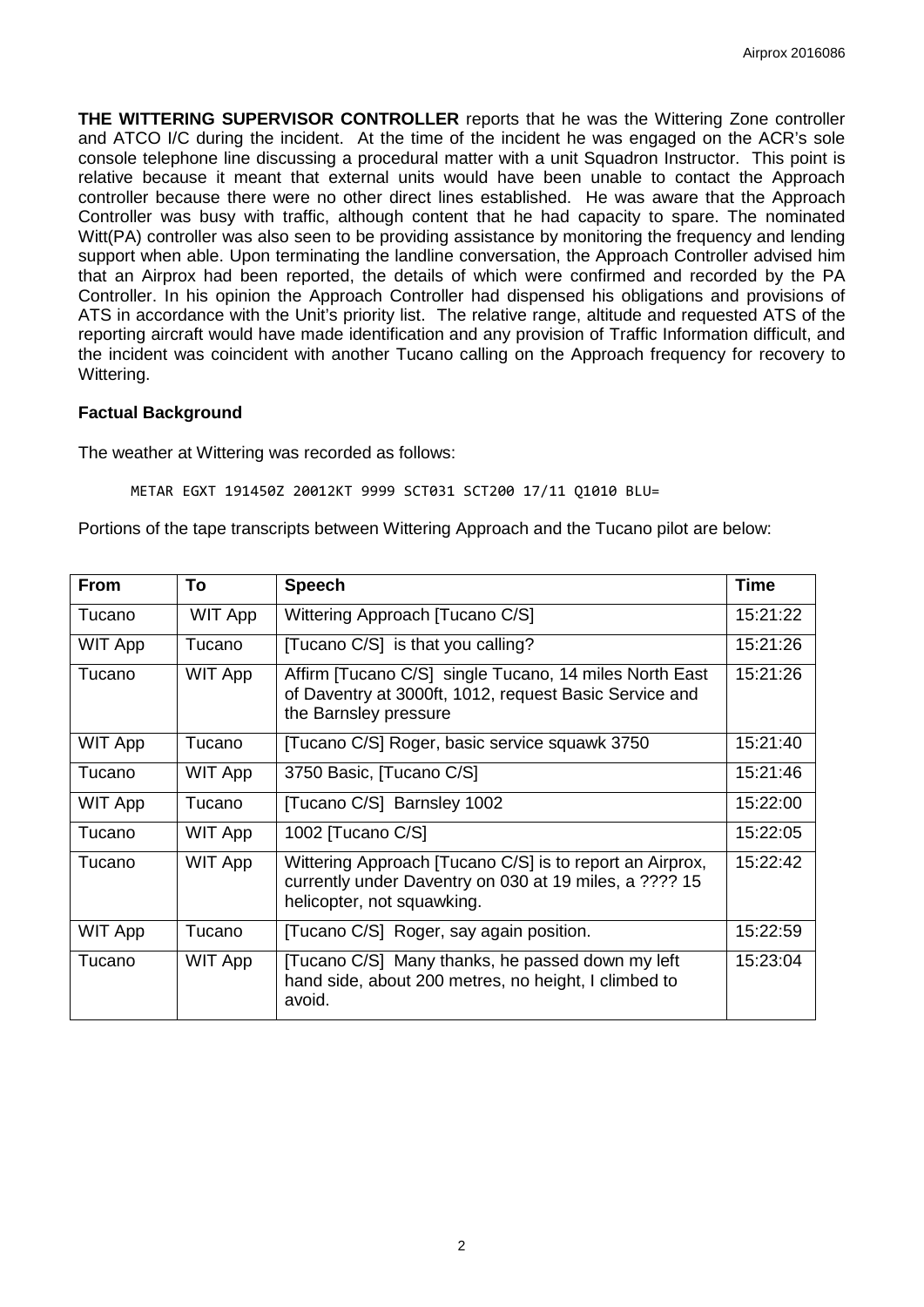### **Analysis and Investigation**

## **Military ATM**

At 1521:59 (Figure 1), the Tucano is 3.6nm to the south west of the primary contact, believed to be the A109, transiting south.





At 1522:24 (Figure 2), the Tucano is under a Basic Service and 1nm away from the primary contact.



Figure 2: Geometry at 1522:24 (Tucano squawking 3750; A109 believed to be primary contact).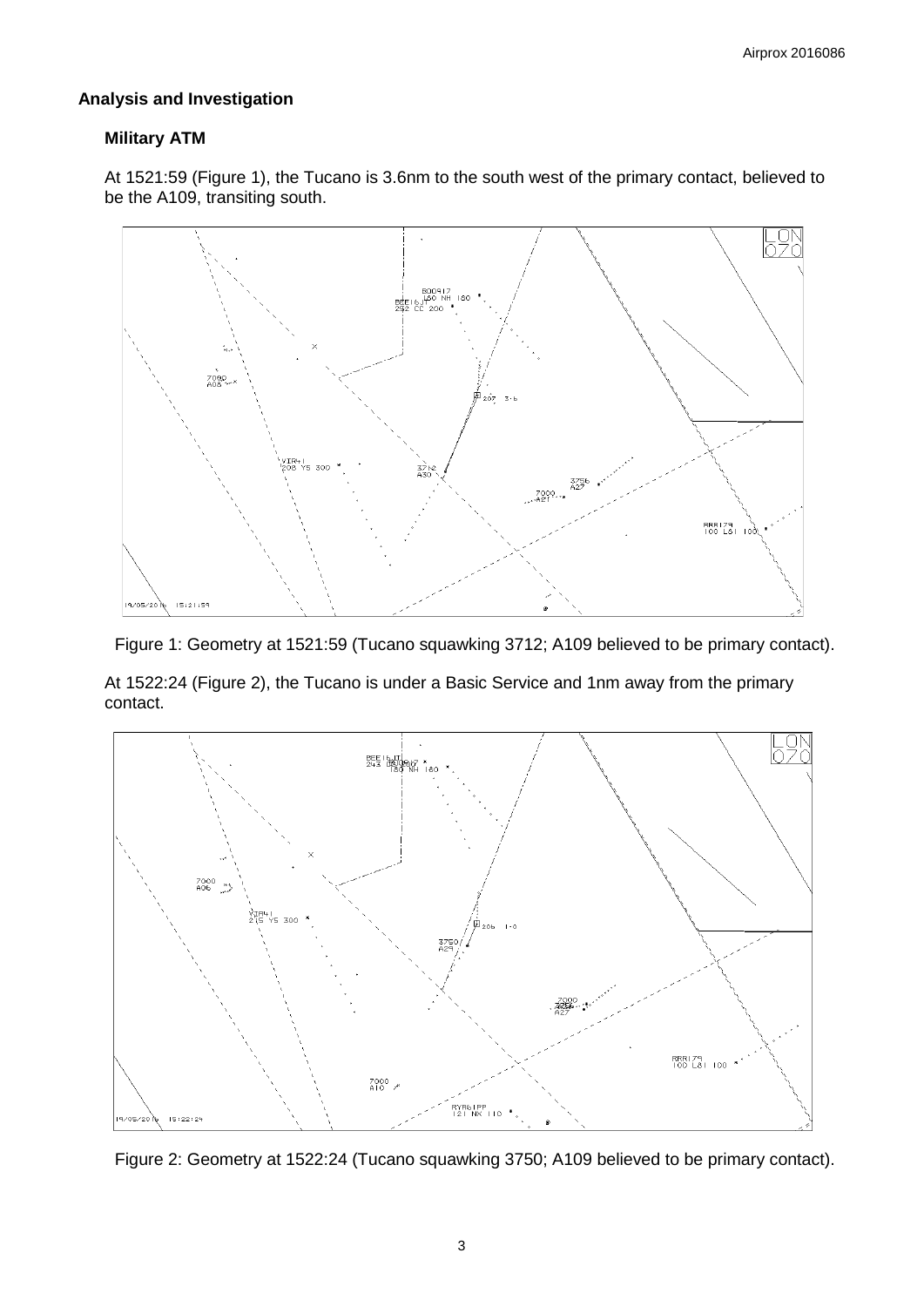

At 1522:40 (Figure 3), the Tucano radar return merges with the primary contact and the mode C of the Tucano elevates from 030 to 033.

Figure 3: Geometry at 1522:40 (Tucano squawking 3750; A109 believed to be primary contact).

The Tucano Captain reported requesting a Basic Service from Wittering ATC prior to entering low level at Rutland Water. Weather conditions at the time were reported as visibility of 10km+ and a cloud base of approximately 4500ft. The Captain reported becoming visual with an aircraft in the 11:30 position, co height at 1-2nm, at this point he took control of the aircraft from the Student and carried out and avoiding action, climbing the aircraft and turning right.

The Wittering ATC Approach controller reported working band boxed on UHF and VHF Zone working multiple aircraft on both frequencies. The Tucano pilot called requesting a Basic Service, which was provided; however, the controller reported seeing a DF trace to the South West but due to the range and altitude of the Tucano only a faint primary contact was seen and no SSR was visible on the radar display. The lack of radar return and SSR would have precluded the controller positively identifying the aircraft, although under a Basic Service there is no requirement for this. With other aircraft on frequency under a Traffic Service, the controller prioritised their task to an imminent handover to an adjacent unit and so was not focused on locating the position of the Tucano. Post the on-frequency Airprox report from the pilot, the controller reported being unable to locate the conflicting traffic. In this instance the lack of mode A/C information from the conflicting traffic makes identification by the controller more difficult.

The primary barrier for the Tucano Crew in this instance was 'see–and-avoid'. The lack of a report from the conflicting traffic makes it difficult to paint a full picture of the Airprox; however, transponder information from the A109 may have allowed TCAS to provide the Tucano pilot with an earlier warning of the confliction. Due to the type of service requested and the poor radar coverage (primary and SSR) in the location the Tucano called Wittering ATC, it is unlikely the controller would have been able to identify the aircraft and provide information on any confliction.

## **UKAB Secretariat**

The Tucano and helicopter pilots shared an equal responsibility for collision avoidance and not to operate in such proximity to other aircraft as to create a collision hazard<sup>[1](#page-3-0)</sup>. If the incident geometry is considered as head-on or nearly so then both pilots were required to turn to the right<sup>[2](#page-3-0)</sup>.

 $\overline{\phantom{a}}$ 

<span id="page-3-0"></span><sup>1</sup> SERA.3205 Proximity.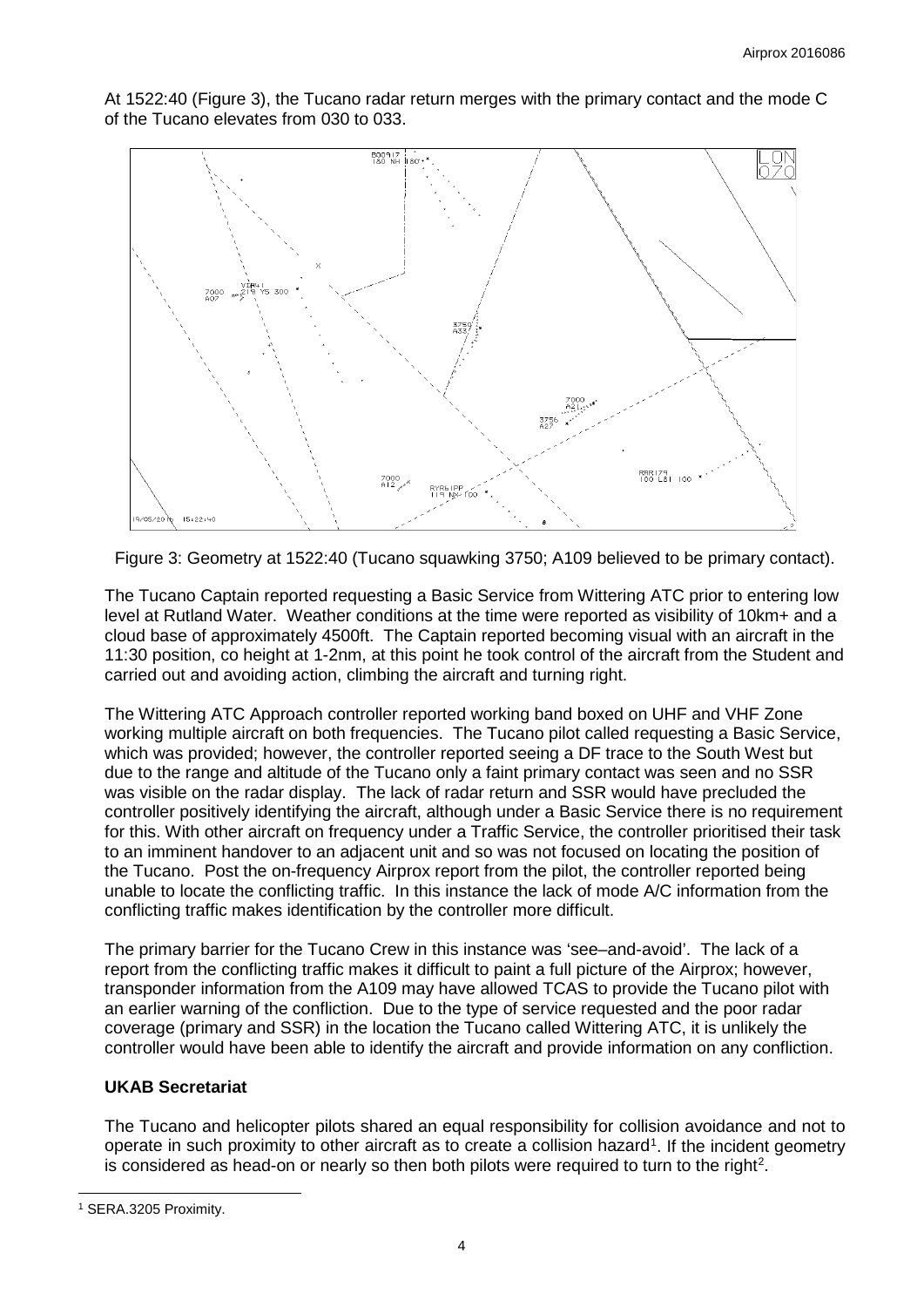# **Comments**

## **HQ Air Command**

This is another incident in Class G airspace where the acknowledged barriers were weakened. The encounter took place in an area where the radar coverage from RAF Wittering is known to be poor so, irrespective of the service that the Tucano was under, it is unlikely that the controller would have been able to provide timely Traffic Information on the helicopter (which was a 'primary contact' only). Furthermore, it is impossible to say without tracing the helicopter pilot whether or not his/her aircraft was equipped with a serviceable transponder – the evidence suggests that there was no SSR trace on that aircraft. Not only does this limit the controller's ability to pass accurate Traffic Information, it also weakens the second barrier – that of compatible CWS (the TCAS on the Tucano did not detect the presence of the helicopter). Ultimately, disciplined lookout from the Tucano crew permitted detection of the conflict and action to be taken to increase separation.

This incident serves as a reminder to all crews that there are no infallible means of detecting airborne conflictions; a lack of TI from ATC or no contact on the CWS does not mean that there is nothing there.

#### **Summary**

An Airprox was reported when a Tucano and a untraced helicopter flew into proximity at 1520 on Thursday 19<sup>th</sup> May 2016. The Tucano pilot was operating under VFR in VMC, and in receipt of a Basic Service from Wittering Approach.

## **PART B: SUMMARY OF THE BOARD'S DISCUSSIONS**

Information available consisted of reports from the Tucano pilot, transcripts of the relevant RT frequencies, radar photographs/video recordings, reports from the air traffic controllers involved and reports from the appropriate ATC and operating authorities.

The Board noted with disappointment that the helicopter pilot could not be traced because, without his narrative, they were unable to tell whether he had been visual with the Tucano or not. They wondered why the helicopter was not squawking: again, without a pilot report they were unable to know for sure but, with the Tucano pilot reporting that the helicopter was a modern looking aircraft similar to a A109, it was likely to have been fitted with a transponder (although it was possible that it was unserviceable). Notwithstanding, the Board wished to convey to all pilots the importance of selecting their transponders on in order to provide situational awareness to others, including ATC. With the proliferation of TAS and P-FLARM, both of which use the data received from the transponder, even the use of a simple 7000 conspicuity squawk can help these systems provide Traffic Information to other pilots.

For his part, the Board noted that the Tucano pilot was on the edge of Wittering's radar coverage and so was not able to get a Traffic Service. Members also noted that although he did not receive any TAS warning (because the helicopter was not squawking), he did look-out and see the other aircraft in time to take avoiding action. The Board thought that there was little more that he could have done in the circumstances, and commended him for continuing with rigorous look-out and not relying solely on ATC or his TAS for Traffic Information.

As for the ATC aspects, members noted that the Tucano was on a Basic Service on the edges of radar coverage for RAF Wittering and had not been formally identified; the controller had therefore understandably prioritised other inbound aircraft for his attention. Given that the helicopter was not squawking, it was unlikely to show on the radar in that area and so the Board agreed that it was not

 $\overline{\phantom{a}}$ 

<sup>2</sup> SERA.3210 Right-of-way (c)(1) Approaching head-on.